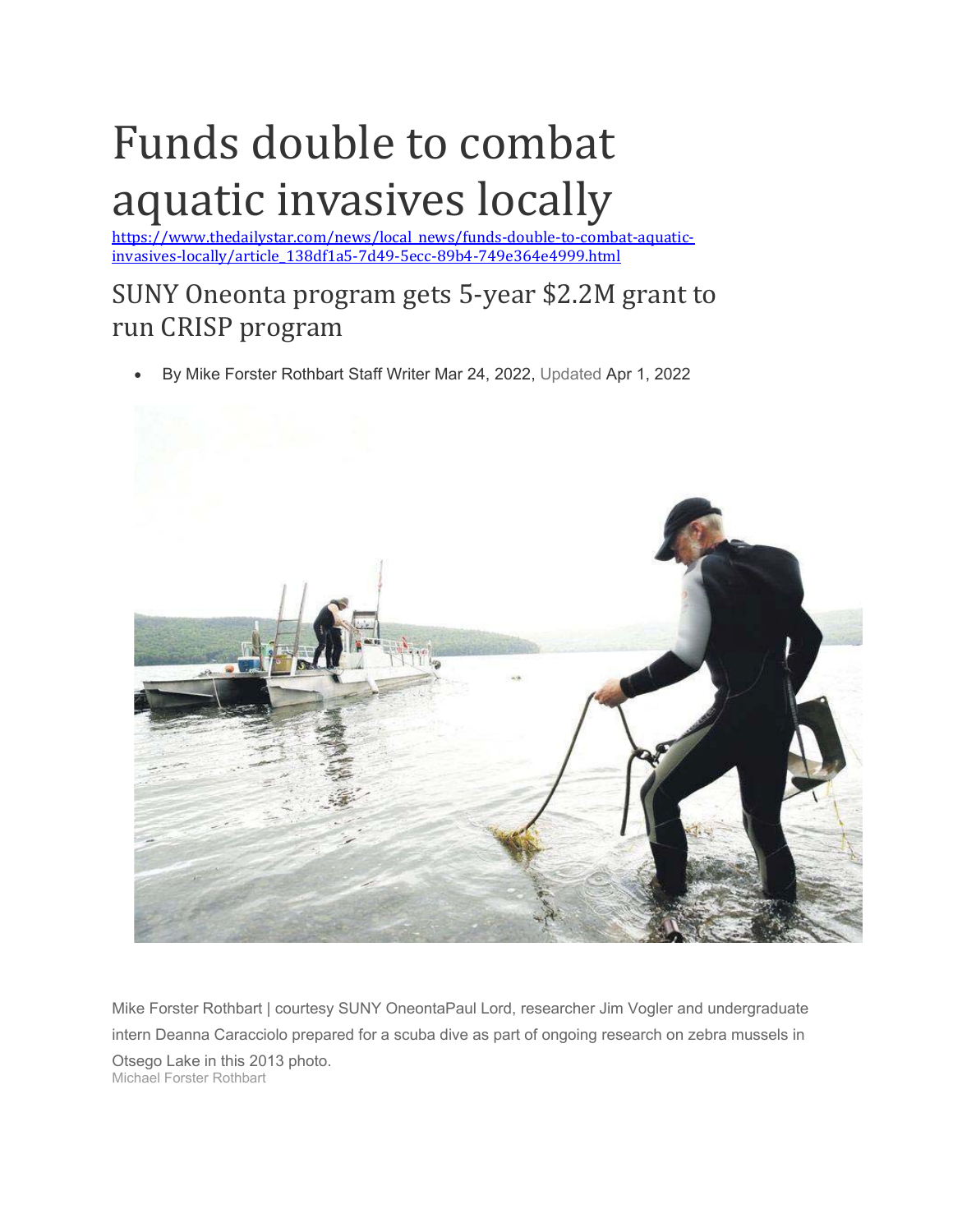The invasive species that scares Paul Lord the most, he said, is the one he knows nothing about, "the one that we have never given a moment's consideration to, because we didn't think it was going to be here."

Lord, a biology researcher and lecturer at SUNY Oneonta, has run an aquatic invasive species program in seven counties across the Catskills for the past decade. The Catskill Regional Invasive Species Partnership is one of eight regional programs for managing invasives across the state.

SUNY Oneonta's Biological Field Station has been awarded a five-year, \$2.2 million contract to operate the CRISP Watershed Steward Program, which combats the spread of aquatic invasive species. The new contract doubles the annual budget for the program, the college announced in a media release last week.

The Watershed Steward Program aims to hire 25 summer staff, stationed at boat launches and fishing access sites to educate the public about invasives, teach boat cleaning techniques and provide free inspections of watercraft and equipment. The increased funding allows the program to buy needed equipment, such as a portable power washer, hire more staff and pay them higher wages. "We've always had a challenge locally, competing with hospitality industry," Lord said during an interview on campus. With the new budget, the starting salary will jump from \$13.50 to \$16 per hour.

A primary goal of CRISP is stopping new invasive species from getting introduced, and early detection of newly arrived invasives before they become pervasive. The way to accomplish that is by raising broad public awareness of the species and prevention strategies, according to documentation from the Department of Environmental Conservation. Funded by the DEC, CRISP covers all of Delaware, Otsego and Schoharie counties, and parts of four other counties in the Catskills.

"Locally, we're very focused right now on quagga mussels. Because we've ... been living with zebra mussels for a number of years. We think we understand the threats they pose. But it turns out quagga mussels are like the ugly cousin to zebra mussels,"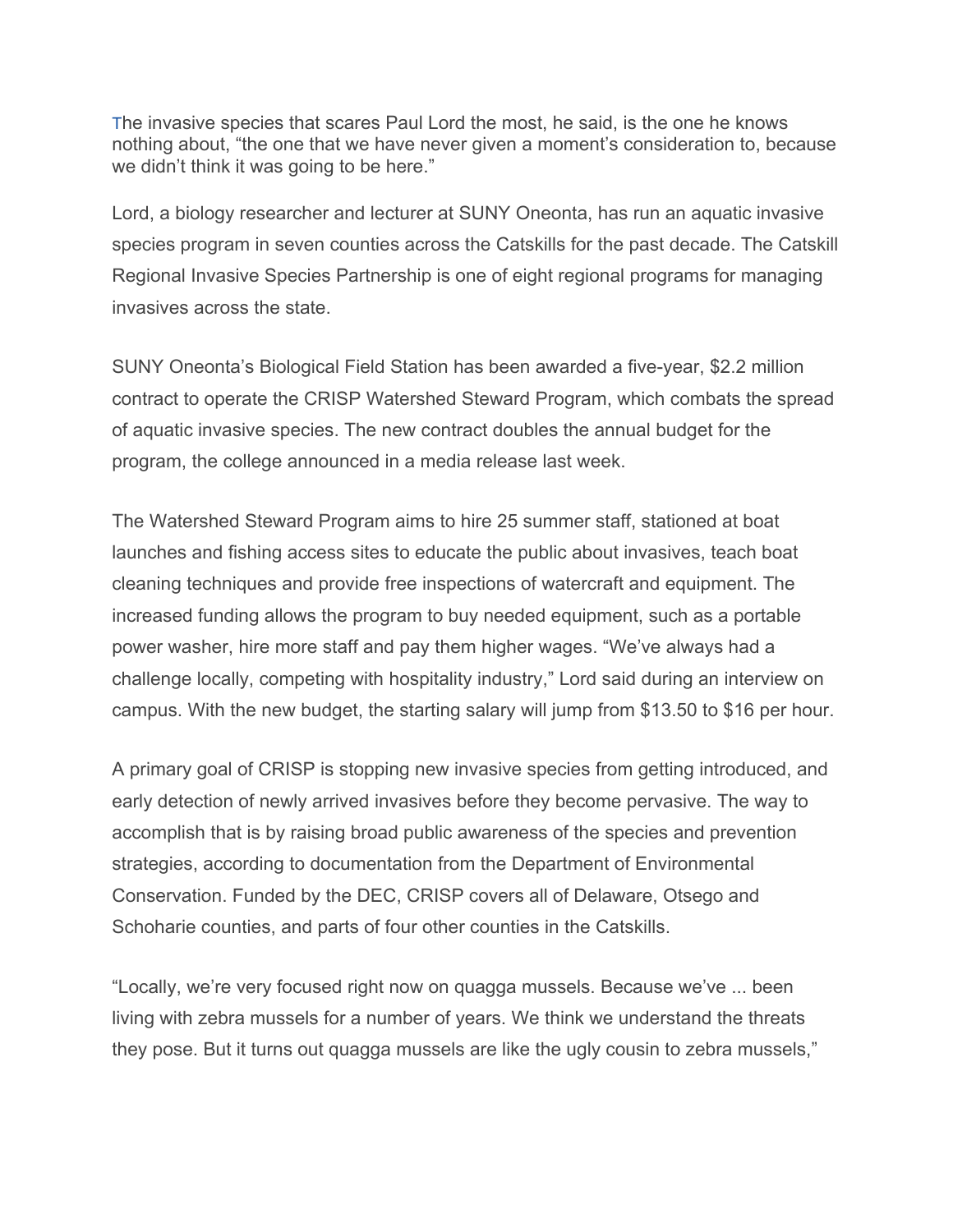Lord said. Quagga mussels can colonize the soft sediments on lake bottoms, while the zebra mussels prefer harder substrates.

Already, quagga mussels "are making drastic environmental changes up in Otsego Lake."

But Lord and his student researchers already have their eyes on what's coming next.

"Just outside of the region, we have fishhook water fleas and spiny water fleas that will similarly make big ecosystem changes to our lakes and rivers. They're real close. They're just the other side of Mohawk River," he said. "We're talking 20 miles, 30 miles."

"Of course, the Erie Canal, the Mohawk River itself, is a direct highway for any invasive species coming in from the Great Lakes. We are very close to the frontier all the time."

Some people at the waterfront are eager to learn about invasives. Others just want to get out on the water. "We will give them as much information as they want. Other people we do try to leave them with the message: Clean, Drain, Dry," said Sarah Coney, a biology graduate student at SUNY Oneonta who is now the CRISP aquatic invasive species manager for the region.

"Our focus has always been on maximizing first encounters. We believe that the biggest change in behavior is most likely to occur in that first interaction," between a steward and water users, Lord said.

The average boater doesn't understand that moving an uncleaned boat a short distance can contribute to the problem. "They think it's all one continuous water body. But as you go further and further downstream on the river, you're going to encounter more and more invasive species. We don't want those invasive species from Bainbridge coming back to Otsego Lake," Lord said.